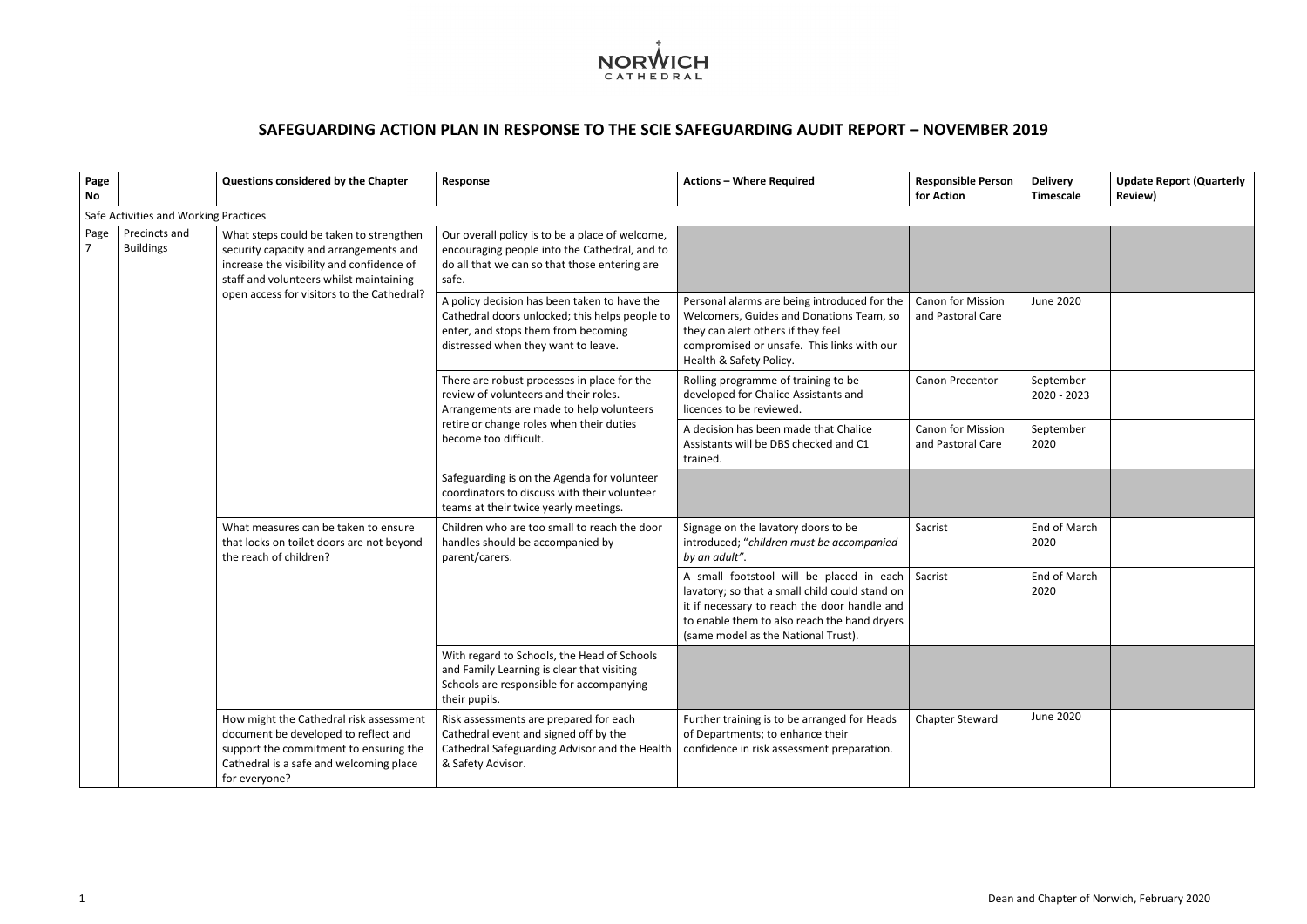| erson                                   | <b>Delivery</b><br><b>Timescale</b> | <b>Update Report (Quarterly</b><br><b>Review)</b> |
|-----------------------------------------|-------------------------------------|---------------------------------------------------|
| or and                                  | April 2020                          |                                                   |
| dvisor<br>rd<br>for ו<br>istoral<br>rs) | April 2020                          |                                                   |
| ion<br>are                              | <b>June 2020</b>                    |                                                   |
| sion<br>are<br>į.<br>ırd                | Annually                            |                                                   |
|                                         |                                     |                                                   |
|                                         |                                     |                                                   |
| ion<br>are                              | September<br>2020                   |                                                   |
|                                         |                                     |                                                   |
|                                         |                                     |                                                   |
|                                         |                                     |                                                   |
|                                         |                                     |                                                   |



|            |                      | Questions considered by the Chapter                                                                                                                                                                                                                                         | Response                                                                                                                                                                                                                   | <b>Actions - Where Required</b>                                                                                                                                 | <b>Responsible Person</b><br>for Action                                                              |
|------------|----------------------|-----------------------------------------------------------------------------------------------------------------------------------------------------------------------------------------------------------------------------------------------------------------------------|----------------------------------------------------------------------------------------------------------------------------------------------------------------------------------------------------------------------------|-----------------------------------------------------------------------------------------------------------------------------------------------------------------|------------------------------------------------------------------------------------------------------|
| Page<br>9  | Vulnerable<br>Adults | How might the vergers and other relevant<br>staff and volunteers be supported to<br>assess and respond to potential risks and                                                                                                                                               | There is already a code for summoning<br>assistance, and this has been used to good<br>effect in the recent past.                                                                                                          | The safeguarding policies will be updated.                                                                                                                      | Canon Precentor and<br>Cathedral<br>Safeguarding Advisor                                             |
|            |                      | vulnerabilities of regular visitors to the<br>Cathedral, and achieve an appropriate<br>balance between being open to all whilst<br>maintaining a safe environment?                                                                                                          |                                                                                                                                                                                                                            | Staff and volunteers will be reminded that if<br>a Verger is unavailable, the Shop and<br>Donations Team maintain radios and can<br>assist with summoning help. | <b>Chapter Steward</b><br>(Staff) & Canon for<br><b>Mission and Pastoral</b><br>Care (Volunteers)    |
|            |                      |                                                                                                                                                                                                                                                                             |                                                                                                                                                                                                                            | Reminder information will be added to the<br>checklists for Volunteer Coordinators to<br>share with their volunteer groups.                                     | <b>Canon for Mission</b><br>and Pastoral Care                                                        |
|            |                      |                                                                                                                                                                                                                                                                             |                                                                                                                                                                                                                            | The above message will be reinforced in all<br>our training and at volunteer meetings.                                                                          | <b>Canon for Mission</b><br>and Pastoral Care<br>(Volunteers) &<br><b>Chapter Steward</b><br>(Staff) |
|            |                      | How might the Cathedral best plan for the<br>increasing vulnerability of its volunteers in<br>order to promote the safety and<br>wellbeing of the volunteers themselves<br>alongside the requirements of the<br>Cathedral itself?                                           | As mentioned above, there are robust<br>processes in place for review of volunteers<br>and their roles.<br>• Arrangements are made to help<br>volunteers retire or change roles when<br>their duties become too difficult. |                                                                                                                                                                 |                                                                                                      |
|            |                      | What opportunities are there to develop<br>closer working relationships with key<br>public services in order to ensure that<br>vulnerable adults with high needs are<br>assessed promptly and receive an<br>appropriate and timely response?                                | There are good relationships with external<br>organisations (including the Police, the<br>Pathways Team and Mental Health Services)<br>but it is recognised that these agencies are<br>overstretched.                      |                                                                                                                                                                 |                                                                                                      |
| Page<br>11 | Children             | How might the Cathedral work with its<br>vergers, volunteers and other staff to plan<br>for the safe management of large-scale<br>events in order that all visitors are<br>safeguarded and volunteers and staff are<br>well trained and supported?                          | Risk Assessments are prepared with<br>professional advice sought. The day before<br>any large event, there is a walkaround                                                                                                 | Training for Welcomers to be enhanced.                                                                                                                          | <b>Canon for Mission</b><br>and Pastoral Care                                                        |
|            |                      |                                                                                                                                                                                                                                                                             | involving the Cathedral Safeguarding Advisor<br>and Health and Safety Advisor.                                                                                                                                             |                                                                                                                                                                 |                                                                                                      |
|            |                      |                                                                                                                                                                                                                                                                             | For Family Days, action has already been taken<br>with safeguarding briefings, a visible event<br>manager/floor walker, and an information<br>point (under a gazebo).                                                      |                                                                                                                                                                 |                                                                                                      |
|            |                      | What steps can the Cathedral take to<br>ensure that all areas of activity relating to<br>children and vulnerable adults have<br>appropriate and consistent safeguarding<br>practice guidance in place which is up to<br>date, centrally collated and regularly<br>reviewed? | The Dean & Chapter constantly update their<br>safeguarding policies and procedures in<br>response to new national guidance and<br>models of best practice. Each update is talked<br>through at Staff Briefings.            |                                                                                                                                                                 |                                                                                                      |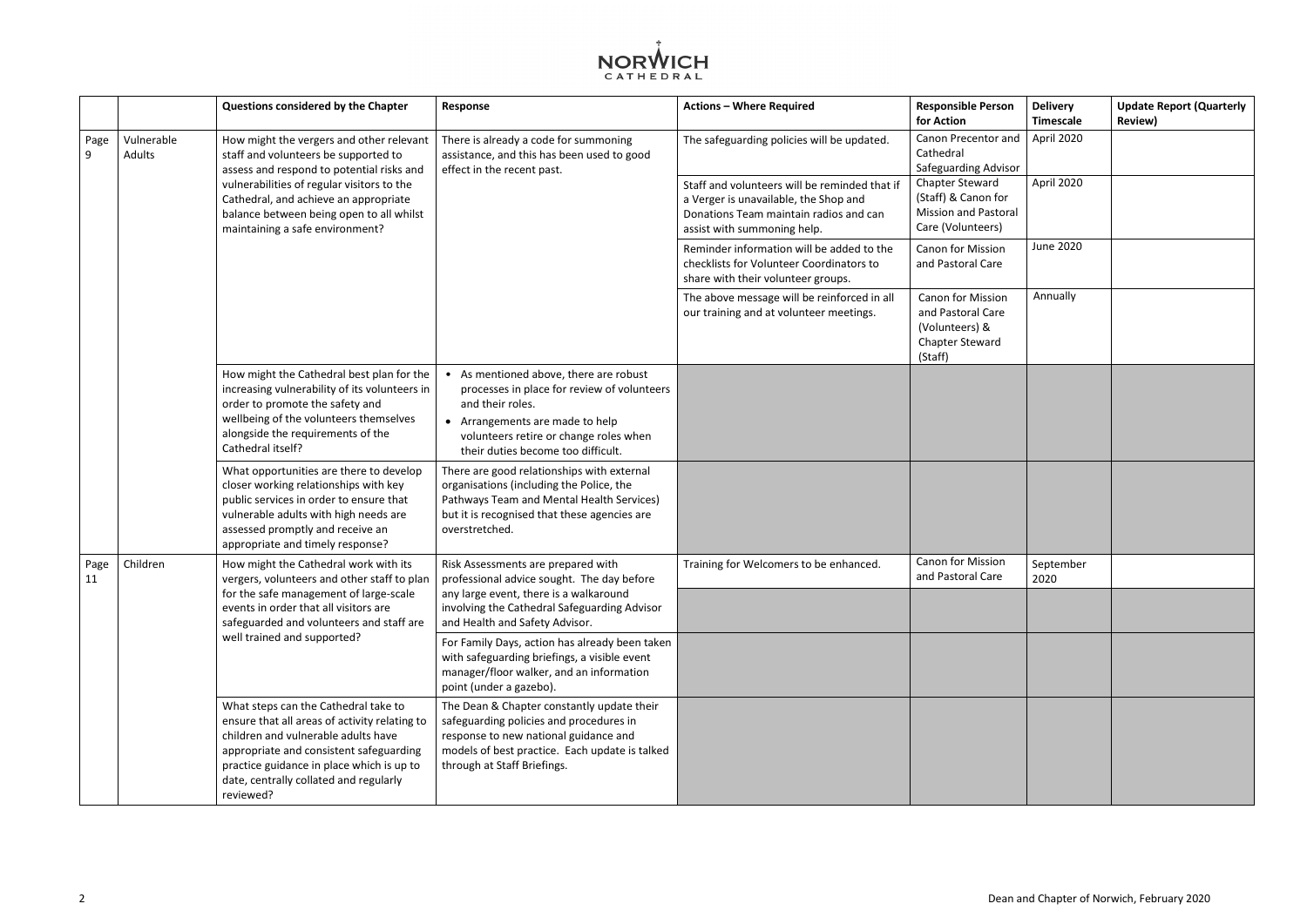

| Page<br>No |                                                 | Questions considered by the Chapter                                                                                                                                                                                                                                        | Response                                                                                                                                                                      | <b>Actions - Where Required</b>                                                                                                                      | <b>Responsible Person</b><br>for Action                                | <b>Delivery</b><br><b>Timescale</b> | <b>Update Report (Quarterly</b><br><b>Review)</b> |
|------------|-------------------------------------------------|----------------------------------------------------------------------------------------------------------------------------------------------------------------------------------------------------------------------------------------------------------------------------|-------------------------------------------------------------------------------------------------------------------------------------------------------------------------------|------------------------------------------------------------------------------------------------------------------------------------------------------|------------------------------------------------------------------------|-------------------------------------|---------------------------------------------------|
| Page<br>16 | Choir                                           | What steps might be taken to increase<br>the direct engagement of choristers in<br>order that they feel more involved in the<br>decisions that are being made in relation<br>to them, and have formal opportunities to<br>give feedback about their views and<br>feelings? | There are already a lot of opportunities for the<br>Dean and Chapter to take comments from the<br>choristers and their parents informally.                                    | Arrangements will be made for the Master<br>of Music and Canon Precentor to meet with<br>the Head Choristers routinely, to gather<br>feedback.       | Canon Precentor                                                        | June 2020                           |                                                   |
|            |                                                 |                                                                                                                                                                                                                                                                            |                                                                                                                                                                               | The Chorister Handbook is updated<br>annually, and clearly outlines expectations<br>and communication channels.                                      | <b>Master of Music</b>                                                 | Annually                            |                                                   |
|            |                                                 | How might the Cathedral reduce the<br>pressure and dependence on the Master<br>of Music and increase its own resilience in<br>relation to the safeguarding of choristers?                                                                                                  | There are now formal paid Chaperones in post<br>for both choirs.                                                                                                              |                                                                                                                                                      |                                                                        |                                     |                                                   |
|            |                                                 | How might the Cathedral respond to the<br>views of both choristers and parents<br>regarding preparation for performance?                                                                                                                                                   | • We nurture good relationships with<br>parents; with the expectation that they<br>will feedback if there are concerns.<br>• There are termly meetings with choir<br>parents. |                                                                                                                                                      |                                                                        |                                     |                                                   |
|            |                                                 | What arrangements can be put into place<br>to formalise the sharing and recording of<br>personal information regarding the<br>wellbeing of choristers that are both<br>practical and compliant with data<br>protection requirements?                                       |                                                                                                                                                                               | A simple text will be included within the<br>chorister handbooks and Chorister contracts<br>around safeguarding and data sharing.                    | Master of Music<br>(Handbook)<br><b>Chapter Steward</b><br>(Contracts) | September<br>2020                   |                                                   |
|            | <b>Casework (Including Information Sharing)</b> |                                                                                                                                                                                                                                                                            |                                                                                                                                                                               |                                                                                                                                                      |                                                                        |                                     |                                                   |
| Page<br>20 |                                                 | What action does the Cathedral need to<br>take in order to ensure that its approach<br>to information sharing and record<br>keeping is compliant with the GDPR?                                                                                                            | In terms of the volunteer Pastoral and Mission<br>Groups, a clear role description has now been<br>written and issued.                                                        | The approach to information sharing and<br>recording is made clear in training and the<br>Volunteer Handbook will be strengthened in<br>this regard. | <b>Canon for Mission</b><br>and Pastoral Care                          | March 2020                          |                                                   |
|            |                                                 |                                                                                                                                                                                                                                                                            | Staff are trained in GDPR.                                                                                                                                                    | The Memorandum of Understanding/<br>Service Level Agreement with the Norwich<br>Diocese will be strengthened.                                        | <b>Chapter Steward</b>                                                 | June 2020                           |                                                   |
|            |                                                 |                                                                                                                                                                                                                                                                            |                                                                                                                                                                               | The Cathedral Privacy Notice will be<br>annually reviewed.                                                                                           | Chapter Steward                                                        | Annually                            |                                                   |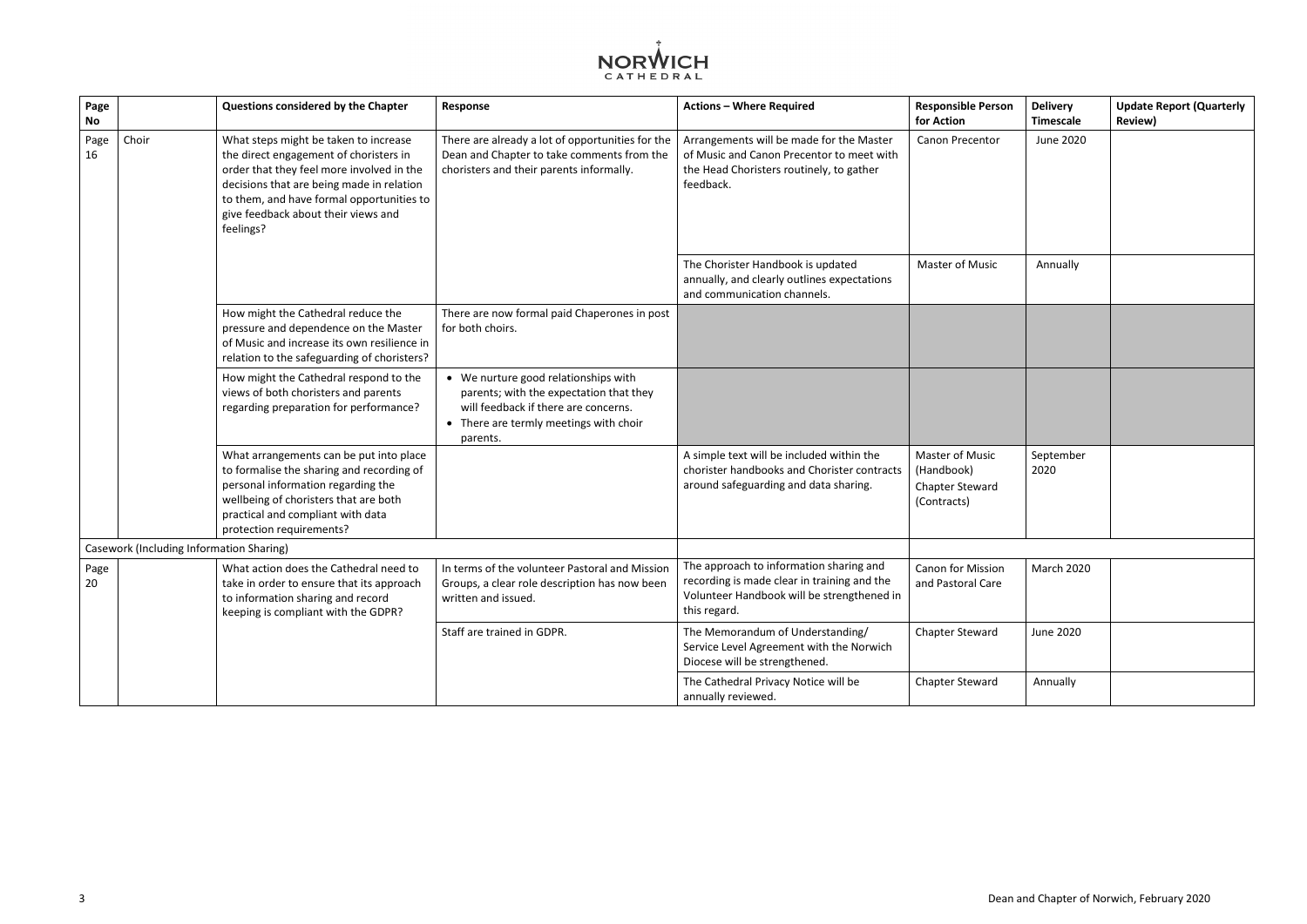

|            | Questions considered by the Chapter                                                                                                                                                     | Response                                                                                                                                                                                                                                                                                                                                                                                                                                                       | <b>Actions - Where Required</b>                                                                                                                                                                                                                                                                                         | <b>Responsible Person</b><br>for Action                                                                     | <b>Delivery</b><br><b>Timescale</b> | <b>Update Report (Quarterly</b><br><b>Review)</b> |
|------------|-----------------------------------------------------------------------------------------------------------------------------------------------------------------------------------------|----------------------------------------------------------------------------------------------------------------------------------------------------------------------------------------------------------------------------------------------------------------------------------------------------------------------------------------------------------------------------------------------------------------------------------------------------------------|-------------------------------------------------------------------------------------------------------------------------------------------------------------------------------------------------------------------------------------------------------------------------------------------------------------------------|-------------------------------------------------------------------------------------------------------------|-------------------------------------|---------------------------------------------------|
|            | How might the Cathedral develop a more<br>systematic approach to reporting and<br>recording safeguarding incidents which<br>provides a basis for monitoring and                         | • There is a Standard Agenda Item<br>(Safeguarding) for the Chapter meetings.<br>• The Named Person and Cathedral<br>Safeguarding Advisor will present a<br>evaluating the effectiveness of the<br>written report on any safeguarding<br>response?<br>incidents to the Safeguarding Committee.                                                                                                                                                                 | The Terms of Reference for the Safeguarding<br>Committee will be revisited so it is clear that<br>it will have an Audit/Monitoring role;<br>providing a summary report to Chapter.                                                                                                                                      | Chair of Cathedral<br>Safeguarding<br>Committee                                                             | June 2020                           |                                                   |
|            |                                                                                                                                                                                         |                                                                                                                                                                                                                                                                                                                                                                                                                                                                | To inform a good audit trail, where advice is<br>sought from external agencies (or Cathedral<br>Safeguarding Advisor) then a note<br>signposting the response needs to be filed in<br>the Safeguarding Folders in the Chapter<br>Office.                                                                                | Canon Precentor and<br>Cathedral<br><b>Safeguarding Advisor</b>                                             | Ongoing                             |                                                   |
|            |                                                                                                                                                                                         |                                                                                                                                                                                                                                                                                                                                                                                                                                                                | A matrix will be developed and monitored<br>quarterly by the Safeguarding Committee<br>• Number of DBS checks for staff/number<br>outstanding<br>Number of DBS checks for<br>volunteers/number outstanding<br>Number of Safeguarding incidents<br>This data will be collated into an annual                             | <b>Chapter Steward</b><br><b>Canon for Mission</b><br>and Pastoral Care<br>Canon Precentor and<br>Cathedral | Ongoing                             |                                                   |
| CDM        |                                                                                                                                                                                         |                                                                                                                                                                                                                                                                                                                                                                                                                                                                | report for the Dean to submit to the Bishop.                                                                                                                                                                                                                                                                            | <b>Safeguarding Advisor</b>                                                                                 |                                     |                                                   |
| Page<br>21 | What steps might the Cathedral take to<br>ensure that potential safeguarding<br>matters are properly considered and<br>recorded in the context of HR<br>responsibilities and processes? | • We seek safeguarding guidance ahead of<br>HR advice.<br>• We are now quite clear that if we ask the<br>question "is this a safeguarding issue"<br>then this needs to be taken forward with<br>the Cathedral Safeguarding Advisor.                                                                                                                                                                                                                            |                                                                                                                                                                                                                                                                                                                         |                                                                                                             |                                     |                                                   |
| Training   |                                                                                                                                                                                         |                                                                                                                                                                                                                                                                                                                                                                                                                                                                |                                                                                                                                                                                                                                                                                                                         |                                                                                                             |                                     |                                                   |
| Page<br>23 | How might the development and delivery<br>of a strategic plan for safeguarding                                                                                                          | • We are quite clear that safeguarding must<br>run throughout our Strategic Plan.                                                                                                                                                                                                                                                                                                                                                                              | Crib cards are being produced; to be issued<br>to staff, volunteers and the congregation.                                                                                                                                                                                                                               | Canon for Mission<br>and Pastoral Care                                                                      | <b>June 2020</b>                    |                                                   |
|            | training be used to help the Cathedral<br>promote its approach to safeguarding and<br>achieve its aim of embedding an enduring<br>culture of safeguarding in all parts of<br>Cathedral? | • We have a Safeguarding Training Policy,<br>updated and reviewed by Chapter on at<br>least an annual basis. This is linked to a<br>risk assessment of what duties roles entail<br>and the level of Safeguarding training<br>required.<br>• To ensure the culture of Safeguarding runs<br>through the organisation Safeguarding is<br>included in a Staff Briefing (at least<br>annually).<br>• There is a statement about Safeguarding<br>in every pew sheet. | A Welcome Pack is to be created for new<br>members of the congregation (and<br>residents); to include the Safeguarding (crib)<br>card                                                                                                                                                                                   | <b>Canon for Mission</b><br>and Pastoral Care                                                               | June 2020                           |                                                   |
|            |                                                                                                                                                                                         |                                                                                                                                                                                                                                                                                                                                                                                                                                                                | A matrix will be developed and monitored<br>quarterly by the Safeguarding Committee<br>• Number of staff attending C1<br>training/number outstanding<br>• Number of volunteers attending C1<br>training/number outstanding<br>This data will be collated into an annual<br>report for the Dean to submit to the Bishop. | <b>Chapter Steward</b><br>(Staff)<br><b>Canon for Mission</b><br>and Pastoral Care<br>(Volunteers)          | Ongoing                             |                                                   |
|            | Would an offer of safeguarding training to<br>the congregation assist the Cathedral in<br>developing its safeguarding culture?                                                          | The issue is highlighted with the congregation;<br>at the annual AGM.                                                                                                                                                                                                                                                                                                                                                                                          |                                                                                                                                                                                                                                                                                                                         |                                                                                                             |                                     |                                                   |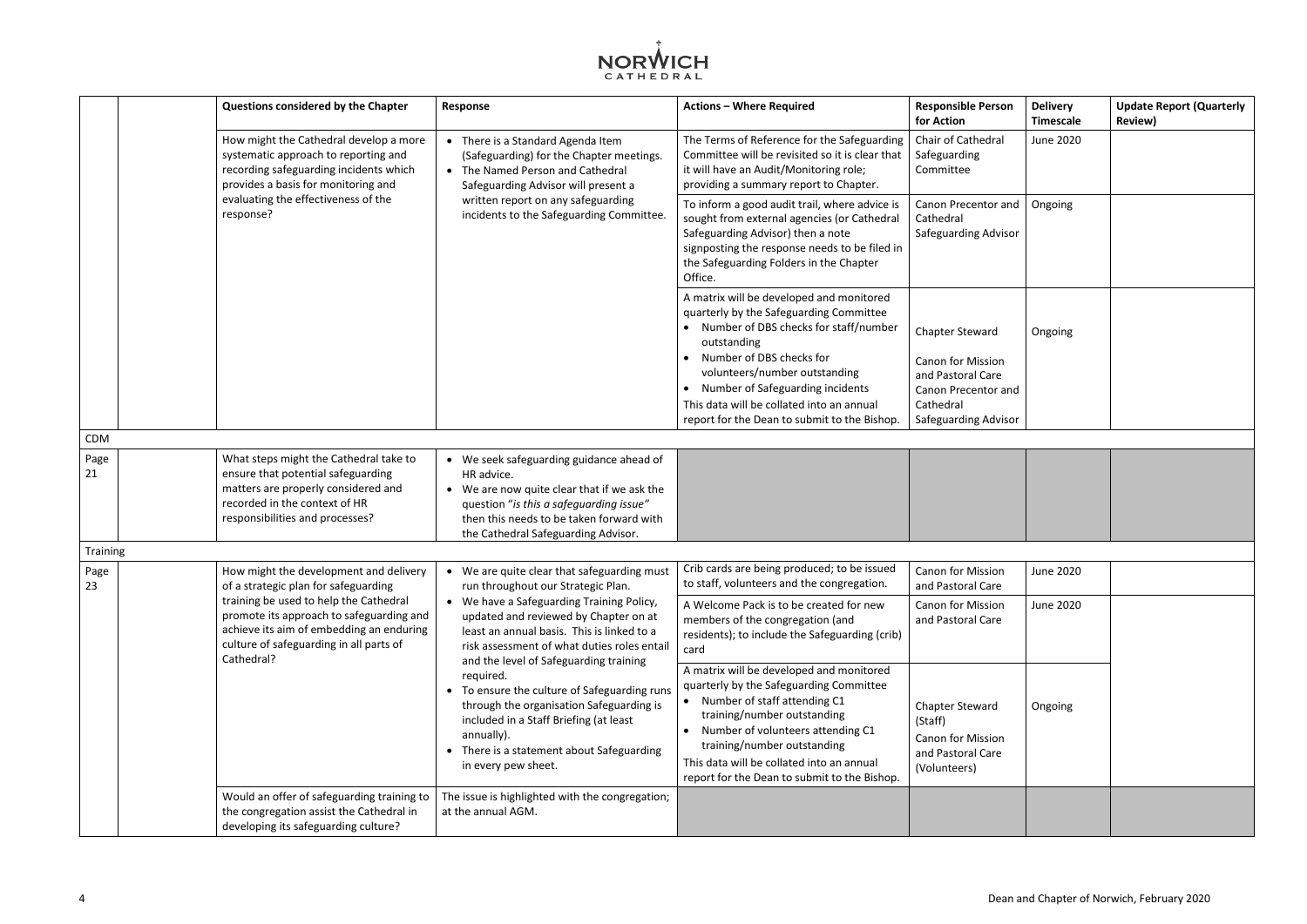

|                                 | Questions considered by the Chapter                                                                                                                                                                                                                  | Response                                                                                                                                                                      | <b>Actions - Where Required</b>                                                                                                                                                                                      | <b>Responsible Person</b><br>for Action                       | <b>Delivery</b><br>Timescale |
|---------------------------------|------------------------------------------------------------------------------------------------------------------------------------------------------------------------------------------------------------------------------------------------------|-------------------------------------------------------------------------------------------------------------------------------------------------------------------------------|----------------------------------------------------------------------------------------------------------------------------------------------------------------------------------------------------------------------|---------------------------------------------------------------|------------------------------|
| Safer Recruitment               |                                                                                                                                                                                                                                                      |                                                                                                                                                                               |                                                                                                                                                                                                                      |                                                               |                              |
| Page<br>24                      | What steps can the Cathedral take to<br>monitor the application of Safer<br>Recruitment procedures and address any                                                                                                                                   | Without two references being available and a<br>DBS check having been completed (at the right<br>level), new employees cannot commence in                                     | Arrangements will be made for documents<br>to be copied and verified (signed by Canon<br>Precentor) for Choral Scholars at interview.                                                                                | Canon Precentor                                               | Ongoing                      |
|                                 | issues of non-compliance?                                                                                                                                                                                                                            | post.                                                                                                                                                                         | A flowchart illustrating the recruitment<br>process for Choir Deputies (DBS and C1<br>training) will be produced and shared.                                                                                         | Canon Precentor                                               | March 202                    |
|                                 |                                                                                                                                                                                                                                                      | Long standing volunteers did not go through<br>Safer Recruitment. There are therefore plans<br>for those volunteers who have not yet<br>completed and returned a Confidential | The Cathedral Safeguarding Advisor has<br>been asked to seek further professional<br>advice about how this can be used by<br>Cathedrals.                                                                             | Cathedral<br><b>Safeguarding Advisor</b>                      | March 202                    |
|                                 |                                                                                                                                                                                                                                                      | Declaration Form to be asked to do so. This<br>has been delayed due to current confusion<br>about the most recently issued form<br>(December 2019).                           | Once sorted, then the Canon for Mission<br>and Pastoral Care will write out to<br>volunteers (suspension if form not delivered<br>by set deadline).                                                                  | <b>Canon for Mission</b><br>and Pastoral Care                 | <b>June 2020</b>             |
|                                 | What measures can be taken to achieve a<br>systematic approach to assessing the<br>need for a DBS check, including whether<br>enhanced or not, to staff and volunteer<br>posts in the Cathedral?                                                     | A set of criteria have been developed around<br>the requirement for a DBS check (and<br>Volunteer Policy).                                                                    | For Dippy volunteers a decision had been<br>reached that C1 online training should be<br>used, with some text to be provided by the<br>Cathedral Safeguarding Advisor for inclusion<br>in the general training days. | Cathedral<br>Safeguarding Advisor                             | April 2020                   |
|                                 |                                                                                                                                                                                                                                                      |                                                                                                                                                                               | All Safeguarding policies to be further cross<br>referenced and ratified by the Chapter.                                                                                                                             | Canon Precentor &<br>Cathedral<br><b>Safeguarding Advisor</b> | April 2020                   |
|                                 | What might the CSO do to ensure that<br>record keeping in the Clergy Blue Files<br>means that any safeguarding issues are<br>immediately visible, understandable and<br>appropriately cross referenced to any<br>other safeguarding and other files? | Clergy Blue Files are outside of the Dean and<br>Chapter remit (this is a Diocesan matter).                                                                                   |                                                                                                                                                                                                                      |                                                               |                              |
| Policy, Procedures and Guidance |                                                                                                                                                                                                                                                      |                                                                                                                                                                               |                                                                                                                                                                                                                      |                                                               |                              |
| Page<br>27                      | What steps can the Cathedral take to<br>ensure that its policies and procedures<br>relating to safeguarding are aligned with<br>the Diocese where appropriate, widely<br>available and well understood?                                              |                                                                                                                                                                               | The Chapter will review the content about<br>safeguarding in its Complaints Policy; to<br>ensure this is in line with Diocesan Policy.                                                                               | <b>Chapter Steward</b>                                        | Septembe<br>2020             |
|                                 | What can the Cathedral do to develop                                                                                                                                                                                                                 |                                                                                                                                                                               | Photography policy being developed.                                                                                                                                                                                  | Canon Precentor                                               | <b>June 2020</b>             |
|                                 | policy and guidance regarding social<br>media and photography that can be<br>included in the relevant handbooks for all<br>those with a role within the Cathedral<br>community and monitored accordingly?                                            |                                                                                                                                                                               | The Social Media Policy within the Staff<br>Handbook will be enhanced with reference<br>to safeguarding.                                                                                                             | <b>Chapter Steward</b>                                        | Septembe<br>2020             |

| <b>Responsible Person</b><br>for Action                | <b>Delivery</b><br><b>Timescale</b> | <b>Update Report (Quarterly</b><br><b>Review)</b> |
|--------------------------------------------------------|-------------------------------------|---------------------------------------------------|
|                                                        |                                     |                                                   |
| Canon Precentor                                        | Ongoing                             |                                                   |
| Canon Precentor                                        | March 2020                          |                                                   |
| Cathedral<br>Safeguarding Advisor                      | March 2020                          |                                                   |
| Canon for Mission<br>and Pastoral Care                 | <b>June 2020</b>                    |                                                   |
| Cathedral<br>Safeguarding Advisor                      | April 2020                          |                                                   |
| Canon Precentor &<br>Cathedral<br>Safeguarding Advisor | April 2020                          |                                                   |
|                                                        |                                     |                                                   |
|                                                        |                                     |                                                   |
| <b>Chapter Steward</b>                                 | September<br>2020                   |                                                   |
| Canon Precentor                                        | <b>June 2020</b>                    |                                                   |
| <b>Chapter Steward</b>                                 | September<br>2020                   |                                                   |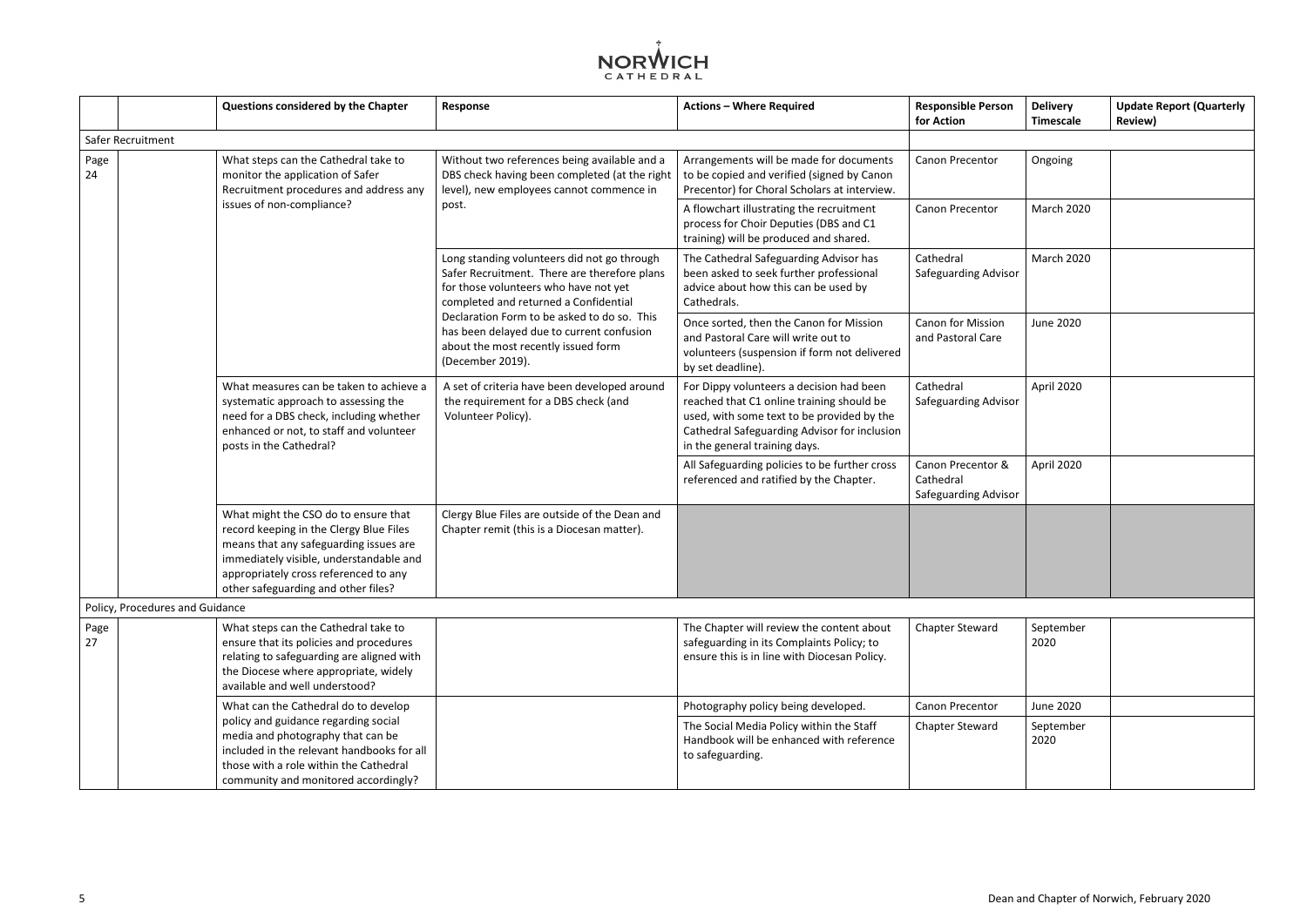

|            |                | Questions considered by the Chapter                                                                                                                                                                                                      | Response                                                                                                                                                                                                                                                                                                                                                                                               | <b>Actions - Where Required</b>                                                                                                                                                                                          | <b>Responsible Person</b><br>for Action          | <b>Delivery</b><br><b>Timescale</b> | <b>Update Report (Quarterly</b><br><b>Review)</b> |
|------------|----------------|------------------------------------------------------------------------------------------------------------------------------------------------------------------------------------------------------------------------------------------|--------------------------------------------------------------------------------------------------------------------------------------------------------------------------------------------------------------------------------------------------------------------------------------------------------------------------------------------------------------------------------------------------------|--------------------------------------------------------------------------------------------------------------------------------------------------------------------------------------------------------------------------|--------------------------------------------------|-------------------------------------|---------------------------------------------------|
|            |                | Cathedral Safeguarding Advisor and their Supervision and Management                                                                                                                                                                      |                                                                                                                                                                                                                                                                                                                                                                                                        |                                                                                                                                                                                                                          |                                                  |                                     |                                                   |
| Page<br>29 |                | How might the Cathedral work with the<br>Diocese to ensure that its requirements<br>for a safeguarding service, to include<br>casework, are adequately assessed,<br>provided for and reflected in the MOU?                               | • The Dean and Chapter are absolutely<br>committed to good safeguarding practice.<br>• It is recognised that the Diocesan<br>Safeguarding Team works well with the<br>Cathedral; there are good working<br>relationships.                                                                                                                                                                              | • A revised MOU is to be drawn up (with<br>consideration as a Service Level<br>Agreement).<br>• There needs to be further consideration<br>of the Cathedral Safeguarding Advisor's<br>role; which will incorporate a job | <b>Chapter Steward</b><br><b>Chapter Steward</b> | September<br>2020<br>February 2020  |                                                   |
|            |                | What steps should the Cathedral take to<br>clarify its management and supervision<br>arrangements for the CSO and to assure<br>the quality of the casework delivered on<br>its behalf?                                                   | • A strength is that the Cathedral<br>Safeguarding Advisor is visible and people<br>can relate to her (as they recognise her<br>from training).<br>• It is recognised that the Cathedral<br>Safeguarding Advisor is a good<br>caseworker.                                                                                                                                                              | description                                                                                                                                                                                                              |                                                  |                                     |                                                   |
|            |                | Leadership and Accountability - Quality Assurance                                                                                                                                                                                        |                                                                                                                                                                                                                                                                                                                                                                                                        |                                                                                                                                                                                                                          |                                                  |                                     |                                                   |
| Page<br>32 |                | How might the Cathedral develop its<br>quality assurance system in order to be<br>satisfied that it is creating a safe, open                                                                                                             | Detailed SCIE Audit 2019                                                                                                                                                                                                                                                                                                                                                                               | Review of Action Plan                                                                                                                                                                                                    | Chairman of the<br>Safeguarding<br>Committee     | February 2021                       |                                                   |
|            |                | and learning culture where compliance<br>with policies and procedures is<br>consistently good and feedback is sought<br>from a range of children and adults<br>including survivors of abuse?                                             |                                                                                                                                                                                                                                                                                                                                                                                                        | There is a need for additional external<br>Advisors to be recruited to the Safeguarding<br>Committee (so that there are three as with<br>other Committees of the Chapter).                                               | Chairman of the<br>Safeguarding<br>Committee     | September<br>2020                   |                                                   |
|            |                | Leadership and Accountability - Complaints About the Safeguarding Service                                                                                                                                                                |                                                                                                                                                                                                                                                                                                                                                                                                        |                                                                                                                                                                                                                          |                                                  |                                     |                                                   |
| Page<br>33 | Whistleblowing | What might the Cathedral do to ensure<br>that its complaints and whistleblowing<br>policies and procedures are fully<br>compliant with national guidance, best<br>practice, widely publicised and<br>systematically monitored?           | Model policy awaited (Cathedrals Measure).                                                                                                                                                                                                                                                                                                                                                             |                                                                                                                                                                                                                          |                                                  |                                     |                                                   |
|            |                | How may the Cathedral and Diocese learn<br>from effective practice elsewhere and<br>work together to produce and publicise<br>guidance on making a complaint about<br>the safeguarding service in both the<br>Cathedral and the Diocese? | A Lay Canon of Chapter sits on the<br>Diocesan Safeguarding Advisory Panel.<br>The Cathedral's Named Person regularly<br>meets with the Cathedral's Safeguarding<br>Advisor (and supervision is provided)<br>The Cathedral's Safeguarding Advisor<br>$\bullet$<br>works for the Diocese.<br>• The Named Person (Canon Precentor) and<br>Cathedral Safeguarding Advisor attend<br>national conferences. |                                                                                                                                                                                                                          |                                                  |                                     |                                                   |